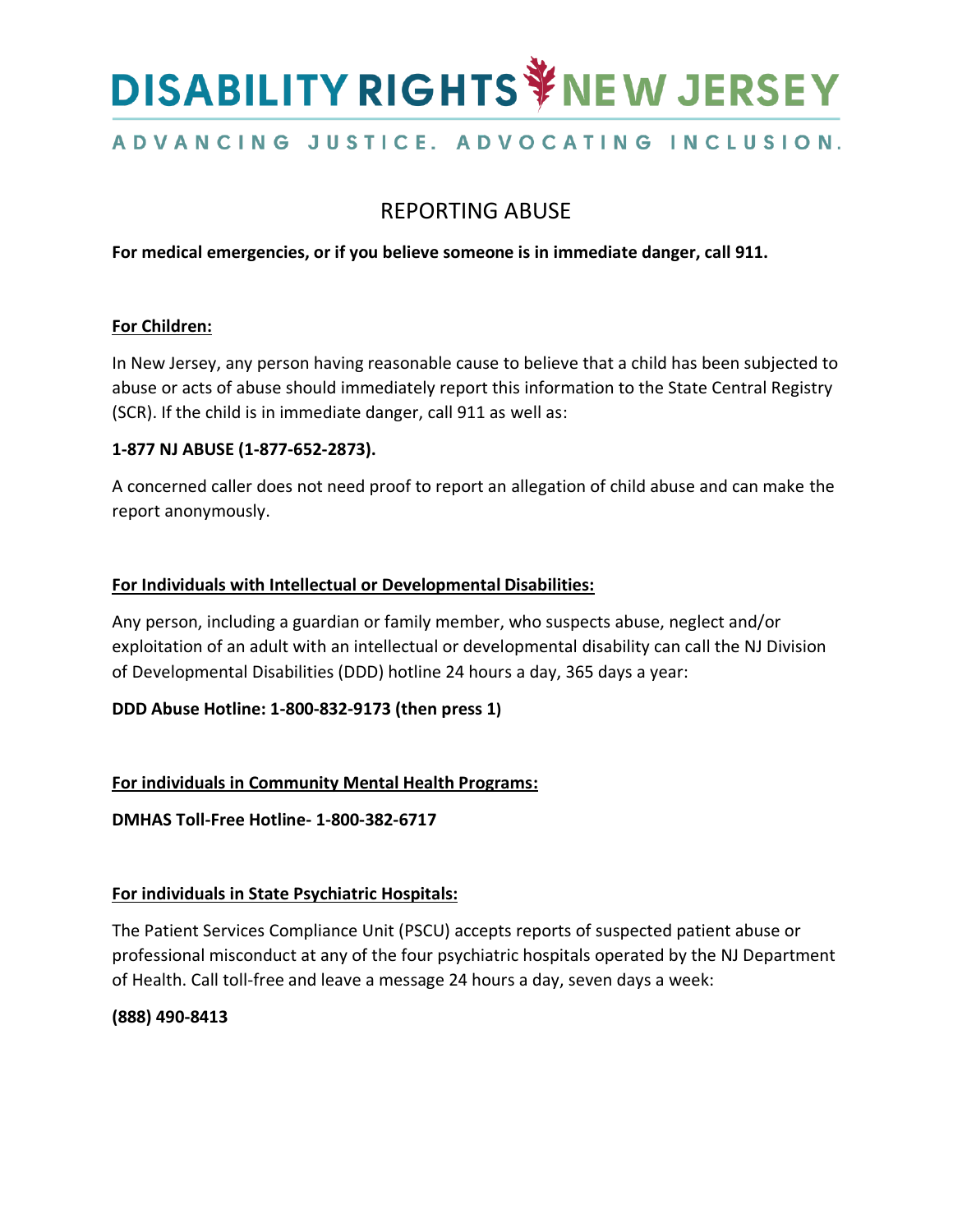# **DISABILITY RIGHTS VIEW JERSEY**

## ADVANCING JUSTICE. ADVOCATING INCLUSION.

#### **For individuals in nursing homes, assisted living, and other long-term care facilities:**

Contact the State of New Jersey Department of Health.

You can call the complaint hotline available 24 hours a day, 7 days a week: **1-800-792-9770.** You can also submit a complaint online here: [https://www.state.nj.us/health/healthfacilities/file\\_complaint.shtml](https://www.state.nj.us/health/healthfacilities/file_complaint.shtml)

You can contact the **New Jersey Office of Ombudsman** for the Institutionalized Elderly:

The New Jersey Office of Ombudsman for the Institutionalized Elderly (OOIE) is dedicated to protecting the rights of residents age 60 and older who live in nursing home or other long-term care facilities in New Jersey. You can report abuse by phone:

**1-877-582-6995, email:** [ombudsman@ltco.nj.gov,](mailto:ombudsman@ltco.nj.gov) or online: <https://www.state.nj.us/ooie/contact/contact-complaint.shtml>

#### **OTHER RESOURCES:**

#### **Adult Protective Services:**

APS may become involved in situations that meet all of these conditions:

- Age 18 years or older, AND
- Residing in the community, AND
- Due to physical or mental illness, disability or deficiency, lacks sufficient
- understanding or capacity to make, communicate, or carry out decisions concerning his or her well-being, AND
- Is the subject of abuse, neglect or exploitation

<https://www.state.nj.us/humanservices/doas/documents/APS%20flyer.pdf>